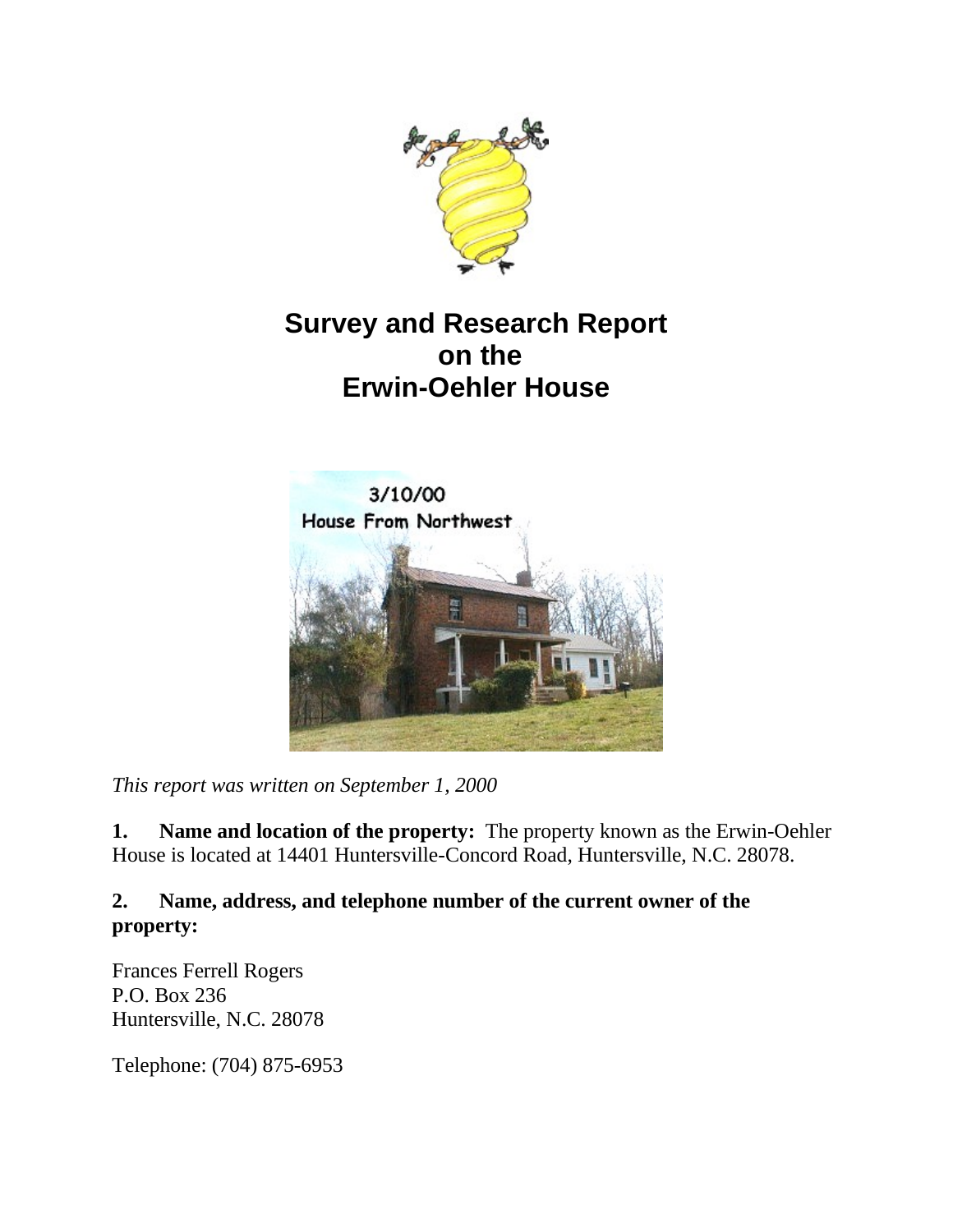**3. Representative photographs of the property:** This report contains representative photographs of the property.

**4. A map depicting the location of the property:** This report contains maps depicting the location of the property.



**5. Current Deed Book Reference to the property:** The most recent deed to the property is located in Mecklenburg County Deed Book #1140, page 245. The tax parcel number to the property is 019-401-02.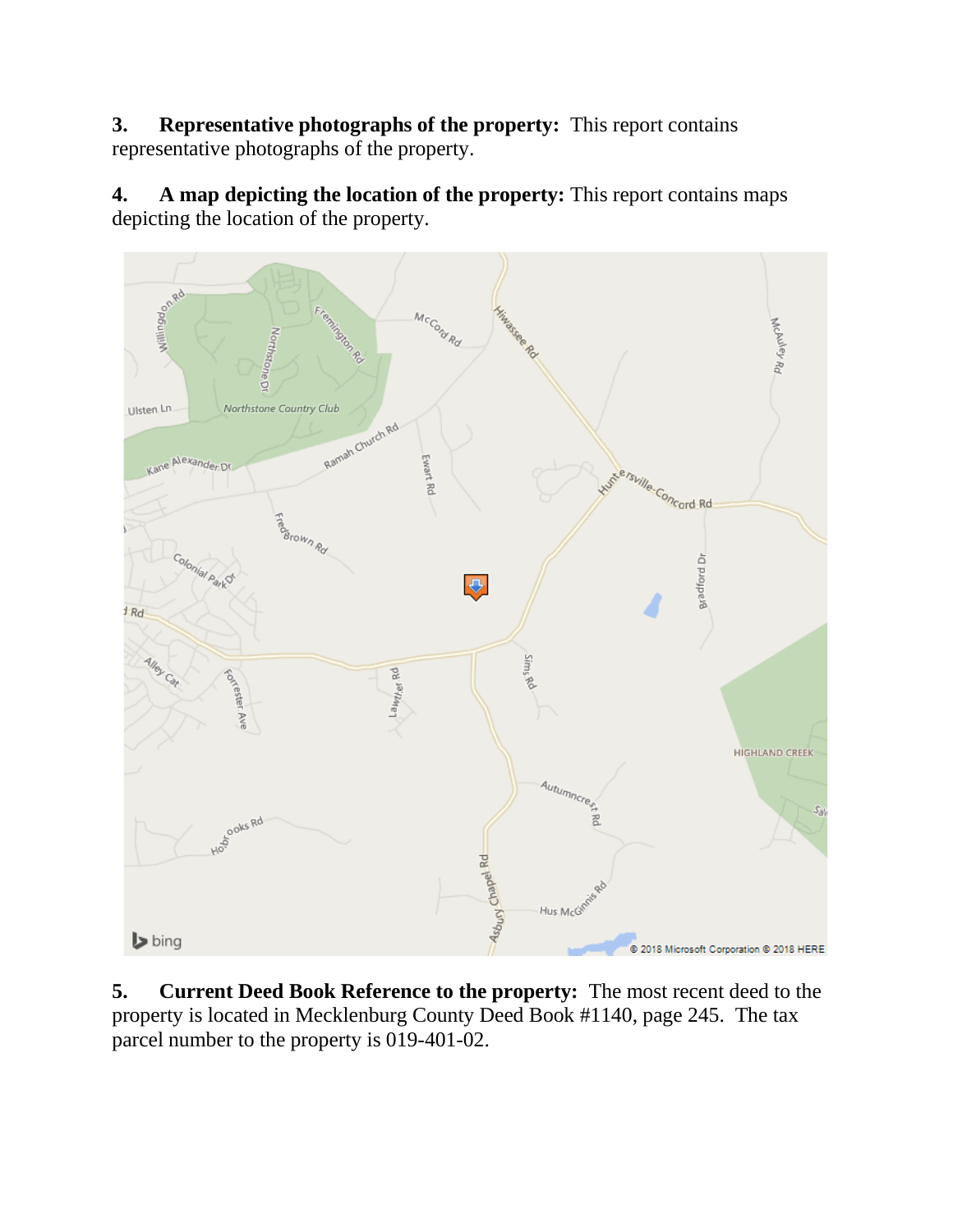**6. A brief historical sketch of the property:** This report contains a brief historical sketch of the property prepared by Emily D. Ramsey.

**7. A brief architectural description of the property:** This report contains a brief architectural description prepared by Emily D. Ramsey.

## **8. Documentation of why and in what ways the property meets the criteria for designation set forth in N.C.G.S 160A-400.5:**

## **a. Special significance in terms of its history, architecture and/or cultural importance:**

The Commission judges that the property known as the Erwin-Oehler House possesses special significance in terms of Charlotte-Mecklenburg. The Commission bases its judgment on the following considerations:

1) The Erwin-Oehler House is a tangible reminder of the agricultural economy that shaped life in largely rural nineteenth-century Mecklenburg County.

2) The Oehler family figured prominently in the social and religious activities around the Ramah community in northeast Mecklenburg County.

3) The Erwin-Oehler House is a rare example of farmhouse architecture in Mecklenburg County, and reflects the melding of European building practices with local and regional vernacular architecture.

4) The Erwin-Oehler House retains its pastoral setting, recalling the rural landscape of pre-twentieth century Mecklenburg County.

### **b. Integrity of design, setting, workmanship, materials, feeling and/or association:**

The Commission contends that the architectural description prepared by Emily D. Ramsey demonstrates that the Erwin-Oehler House meets this criterion.

**9. Ad Valorem Tax Appraisal:** The Commission is aware that designation would allow the owner to apply for an automatic deferral of 50% of the Ad Valorem taxes on tall or any portion of the property which becomes a "historic landmark." The current appraised value of the house is 413,390. The current appraised value of the 140.47 acres of land is \$709,030. The property is zoned OPS.

# **Date of Preparation of this Report:** September 1, 2000

**Prepared by:** Emily D. Ramsey 745 Georgia Trail Lincolnton, NC 28092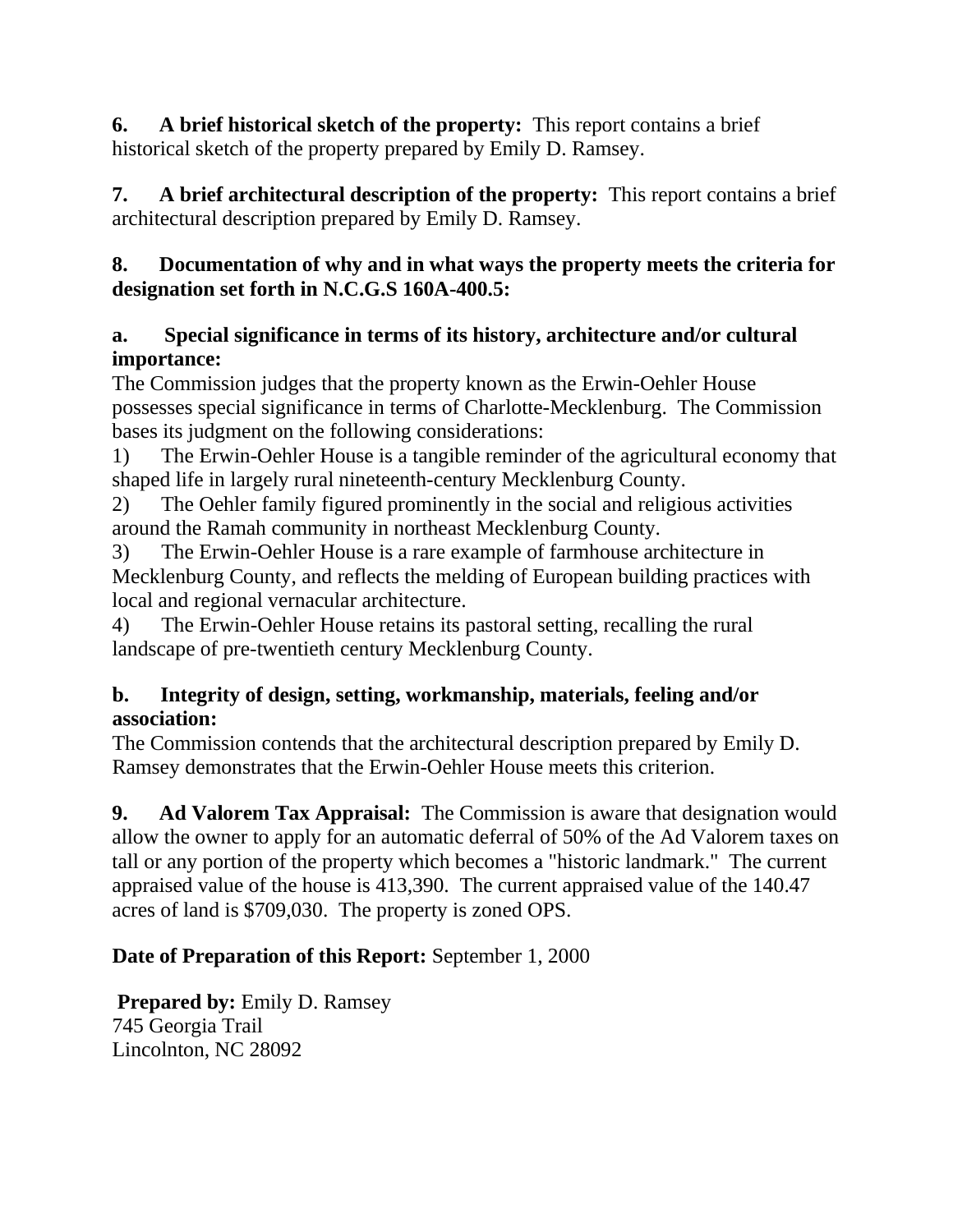#### Statement of Significance

 The Erwin-Oehler House is a structure that possesses local historic significance because it is a tangible reminder of the agricultural economy that shaped life in largely rural nineteenth-century Mecklenburg County and because of its association with the Oehler family, which figured prominently in the social, religious, and business activities of the Ramah Community of northwest Mecklenburg County. The midnineteenth century saw the beginning of a period of rapid development and growth in Charlotte and Mecklenburg County that would continually progress well into the twentieth century. Although the vast majority of Charlotte-Mecklenburg was still rural, Charlotte's economic, commercial and physical growth in the decades leading up to the Civil War created new opportunities and advantages for the area's farmers and helped to attract farmers relocating from northern states and from abroad.

 One such farmer was George Martin Oehler, who, along with many of his relatives, emigrated from Germany to northern Mecklenburg County in the early 1840s. Oehler married a native of Mecklenburg and settled in the Ramah community in the northwestern section of the county. In 1852, he purchased 250 acres from Caleb Erwin and built an impressive and unusual farmhouse on the property for his growing  $family.<sup>1</sup>$  There, the Oehler family farmed the land and became important figures within the social and religious spheres of the Ramah Community. George Oehler became an elder of Ramah Presbyterian Church in 1856 and remained a prominent member of the congregation until the Civil War, when he was asked to leave because of his "Northern sympathies." George Oehler's youngest son, James Cornelius Oehler, would continue the family's dedication to the church by attending Princeton Theological School and becoming a Presbyterian minister.2

The Erwin-Oehler House is also significant architecturally for its unusual blending of German building practices and regional vernacular building styles. The two-story, three-bay-wide and one-bay-deep farmhouse, or "I-house" plan, was one of the most popular forms for rural residents and farmers throughout the nineteenth century. The Erwin-Oehler House is a rare example of this common form; while the vast majority of I-houses in Mecklenburg County (and throughout the state) were wood frame construction covered with wooded clapboards, the Erwin-Oehler House is a heavy, almost spartan brick structure and the only known brick I-house in the county. Although the house itself is unusual, the land that surrounds the Erwin-Oehler House reflects the rural landscape as it was on countless farms in and around Charlotte- Mecklenburg. While many nineteenth-century farm complexes have been stripped of their original rural surroundings by encroaching suburban development and subdivisions, the Erwin-Oehler House, encircled by pristine fields, woodlands, and streams, retains its rural, agricultural setting.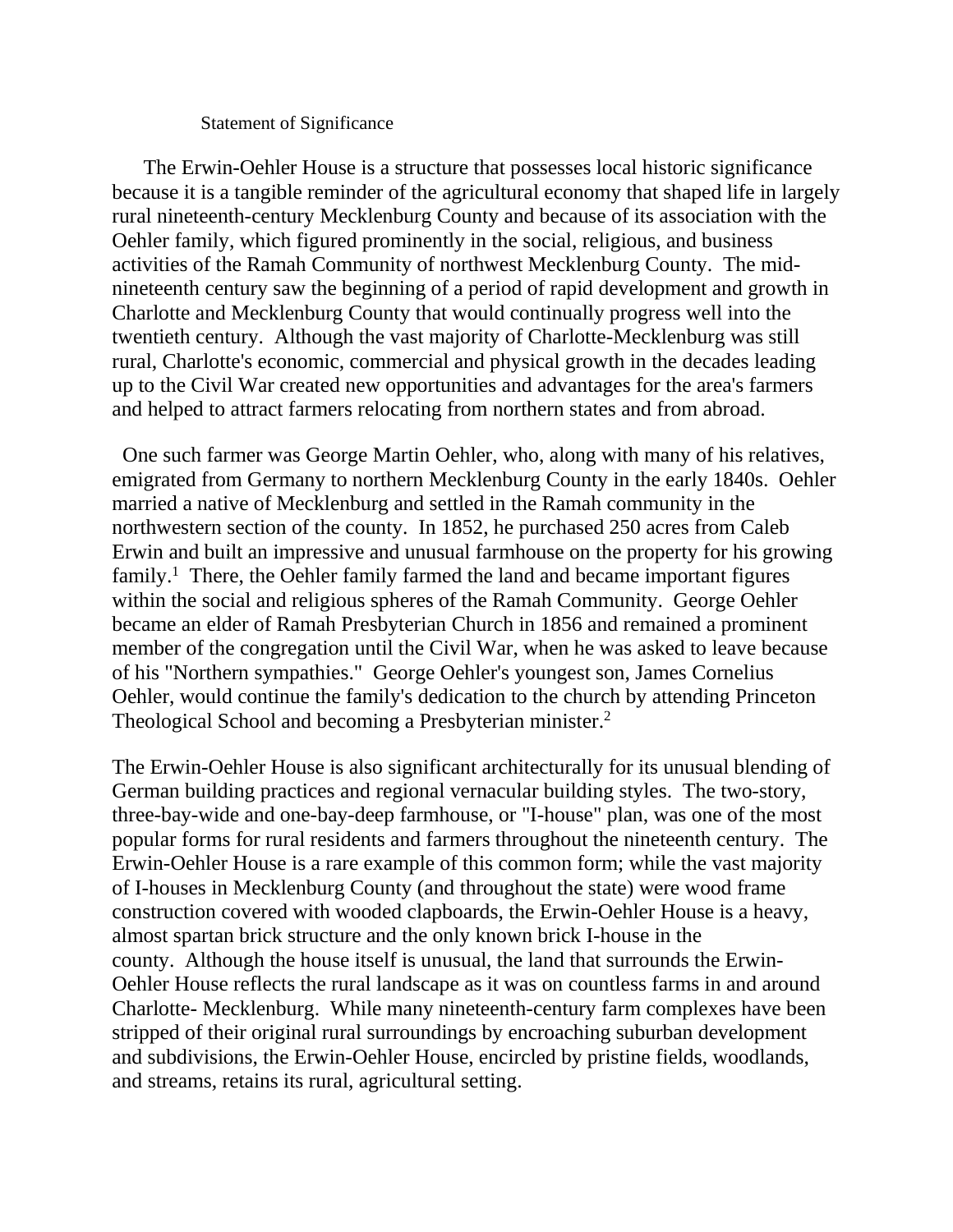

#### *Historical Overview*

 During the decades leading up to the Civil War, Charlotte-Mecklenburg entered the beginnings of a prolonged period of growth and prosperity that would continue, in one form or another, until the Great Depression well into the twentieth century. The discovery of gold in the area in 1799, which resulted in construction of a branch of the U.S. Mint near the center of Charlotte, along with the arrival of the Charlotte and South Carolina Railroad (one of the first railroads in western North Carolina) in 1852, which prompted the completion of four railroads through Charlotte by the time of the Civil War, all helped to make Charlotte-Mecklenburg a main trading and distribution center by the mid-1800s, in addition to its already solid reputation as a leading agricultural center.3 Farmers nearby now had easy access to railroads and, consequently, to an expansive trading network for cotton, the county's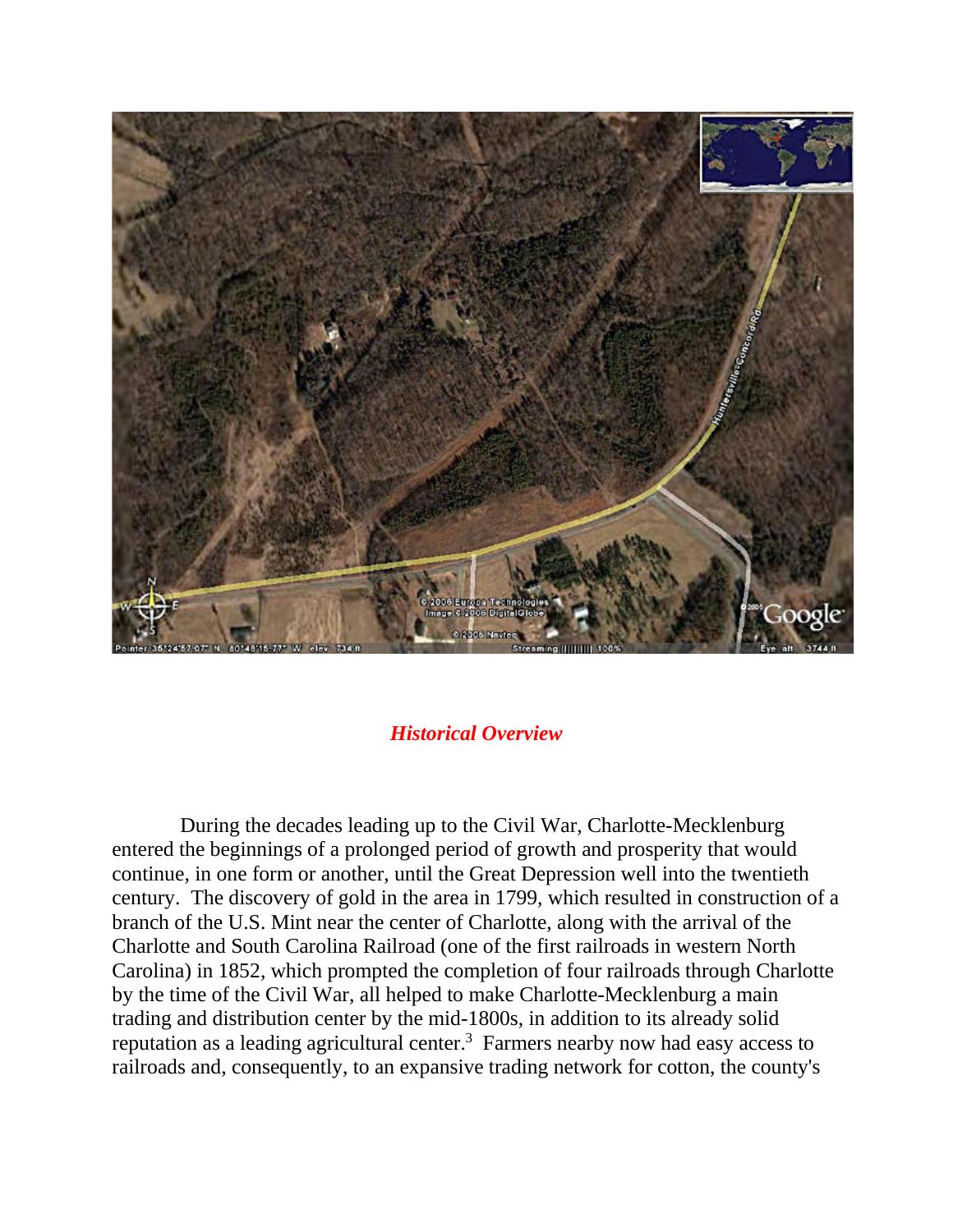leading cash crop since the invention of the cotton gin in 1793, and other cash crops such as corn and wheat.

These new developments, coupled with Charlotte-Mecklenburg's strong and agriculturally diverse economy, made the area an attractive location for farmers relocating from northern states and from abroad.4 In the mid-nineteenth century, a large group of at least six related Oehler families, descended from Johann Georg Oehler and Maria Magdalena Leonhardt of Wuerttenberg, Germany, immigrated to the United States and settled in northern Mecklenburg County and southern Cabarras County.5 George Martin Oehler was among them, and he wasted no time putting down roots in his new country. By the early 1850s, George Oehler was married to Mecklenburg native Elizabeth B. Thomasson and was the father of seven young children.6 Since church affiliation formed the center of community life in nineteenthcentury Mecklenburg, George and Elizabeth Oehler became active members of Ramah Presbyterian Church, which in turn helped establish the Oehler family in the small, closely-knit Ramah community in northeast Mecklenburg County.

In 1852, George Oehler purchased a large parcel of land (around 250 acres) from Caleb Erwin, a wealthy planter and well known public figure in Mecklenburg County who owned almost 800 acres in Ramah near Clarks Creek.<sup>7</sup> Although there has been some debate as to whether the house was built by the Erwin family in the early 1800s and sold to George Oehler in the1852 transaction, or built by George Oehler after he bought the property, no evidence exists to suggest that the house predates George Oehler's purchase of the property. Furthermore, architectural features of the house examined in a 1988-1989 survey suggest a mid-nineteenth century construction date; this information, coupled with the unusual use of brick for the otherwise simple farmhouse, indicates that George Oehler was most likely the builder of the house.<sup>8</sup>

After completing the two-story, one-pile farmhouse, George Oehler began farming his land, eventually cultivating over ninety of the two hundred and fifty acres he owned. The Oehlers grew corn, wheat, oats and some cotton as primary cash crops, in addition to a variety of vegetables produced in the family's kitchen garden. The family also raised swine for slaughter, cows for milk, cheese and butter, and sheep for wool and meat.<sup>9</sup>

The Oehlers, like most farming families in Mecklenburg County, did not own slaves before or during the Civil War, although they did employ two teenage boys, Martin and John, as farm hands and one young female laborer, Elizabeth, to help Elizabeth Oehler and her daughters with household chores and gardening. Martin, John and Elizabeth lived on the farm with the Oehler family.10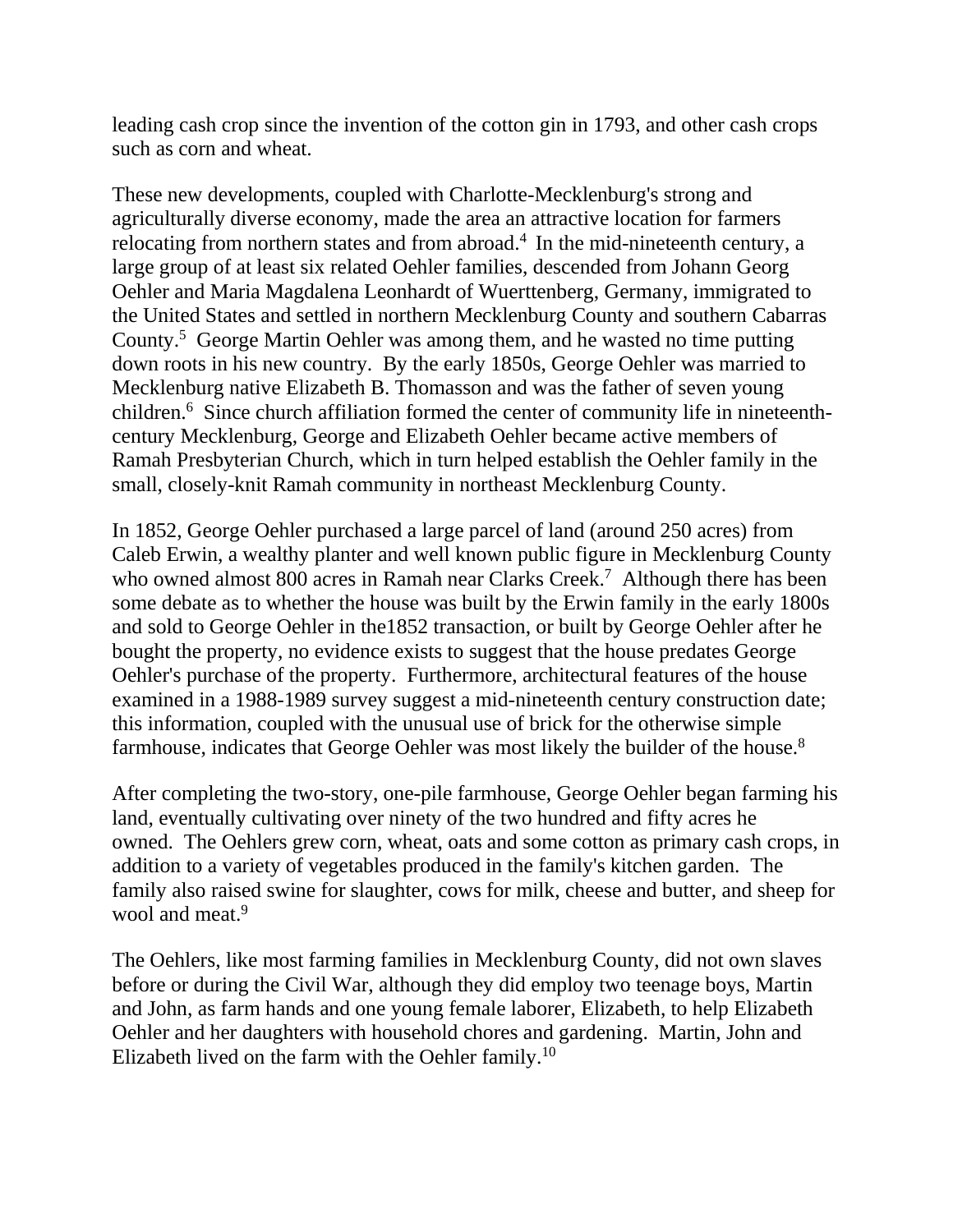Although George Oehler adjusted well to his life in the United States and in the South, his views on slavery clashed with those held by the majority of southern farmers, and these differing views created tension and division within the Ramah community when the Civil War broke out. The Oehlers had never owned African-American slaves, and family stories depict George Oehler as a man staunchly opposed to the system of slavery that had created the wealthy plantation economy in the South. These beliefs, even in an area where most farmers did not own slaves, were extremely controversial. According to Ramah Presbyterian Church history, George Oehler, along with his sons, James and Milas, and his son-in-law, Thomas Brewer, divided the congregation and aggravated tensions and dissention in the church when they attempted to bring in a Northern Presbyterian minister, Reverend McFarland, to preach to the Ramah Presbyterian congregation in 1866.11 Still smarting from the recent defeat of the Confederacy, the people of Ramah Presbyterian Church were determined to keep northerners, and all those with northern sympathies, out of their congregation. What had begun as a heated debate reached a surprising climax when McFarland attempted to enter the church to preach. Several of his more vehement opponents locked the church doors, and Thomas Brewer, whom most of the church members assumed was acting on George Oehler's orders, responded by "jump[ing] through the window and open[ing] the door of the church by violence." The congregation reacted swiftly; on April 7, 1866, the elders of the church voted to suspend George Oehler, "whose sympathies were entirely with the north from the church and from his office as elder."12

 Despite his suspension from the church, which no doubt damaged his standing within the Ramah Community, George Oehler, his wife and his children stayed in the community and continued life on their farm. Eventually, the family was welcomed back to Ramah Presbyterian Church, where George and Elizabeth Oehler worshipped until their deaths. $^{13}$ 

George Oehler's death in 1871 left his wife, Elizabeth, with full ownership of the farm. She and her son, Milas, ran the farm with the help of tenants and farmhands, and after Elizabeth Oehler died in 1883, Milas took over ownership of the farm and a majority of the land.14 Although Milas continued to farm his father's property after his mother's death, living in the house with his wife, Susan Morrison Oehler, their five children and several relatives, his interest in farming dwindled as his interest in gold increased, until finally, in the early 1920s, Milas (then in his sixties) abandoned the farm in Mecklenburg County and headed west to look for gold.15 Other members of the Oehler family drifted into and out of the Erwin-Oehler House, until Milas returned briefly in 1926 to mortgage his family homestead to a man named Wash Davis. The property, including the house and approximately 160 acres, was sold in 1945 to Sherrill and Georgia Ferrell of Guilford County for \$5,500.00.16 The family lived in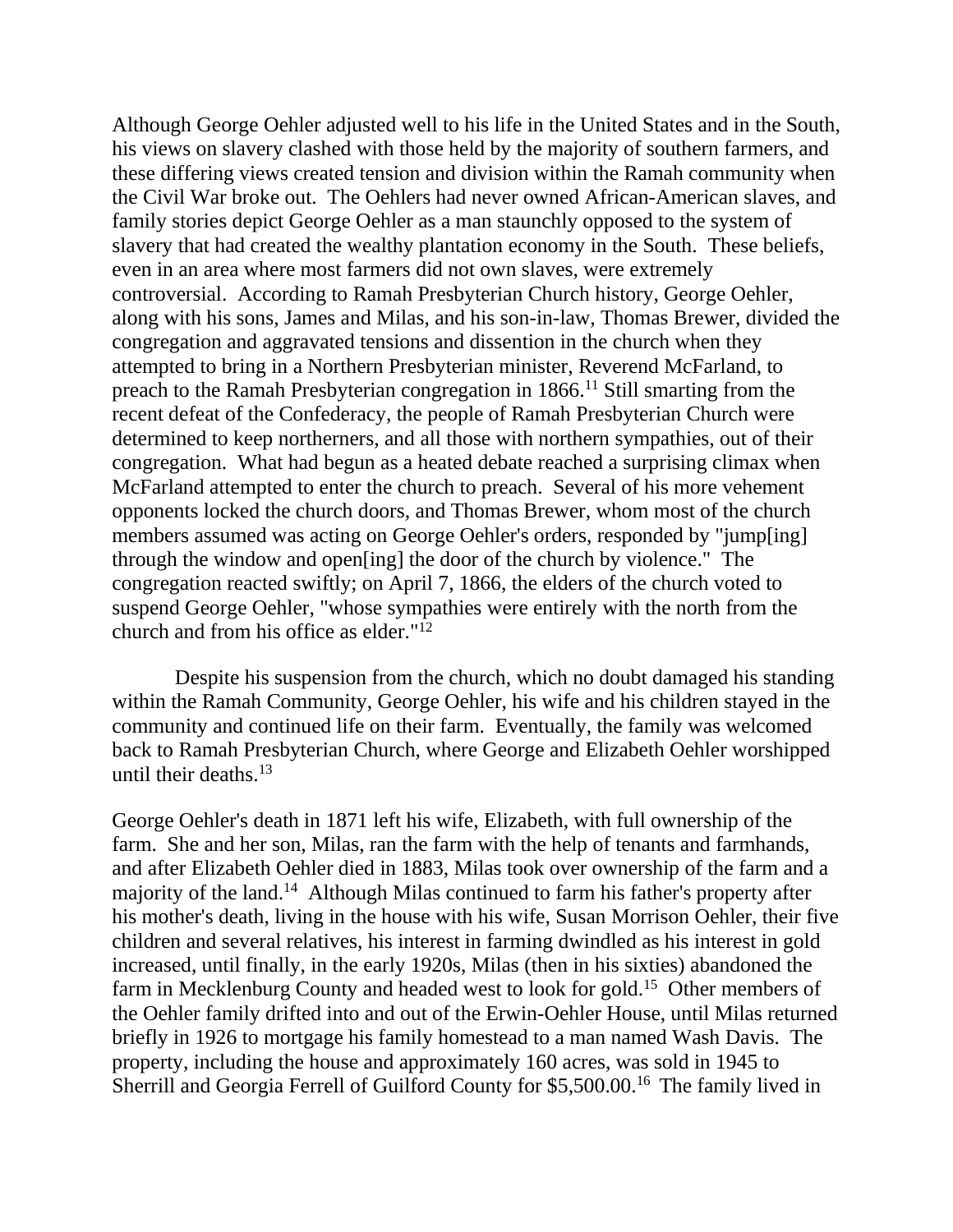the house until Sherrill's death in 1985. The property is presently owned by Ferrell's daughter, Frances Ferrell Rogers, and was occupied by her son, David Rogers, until 1999.17 Now vacant, the house remains an excellent example of a nineteenth century farmhouse, and a visible reminder of the prosperous agricultural economy that existed in Mecklenburg County before, during, and after the Civil War.

#### *Architectural Description*

 Mecklenburg County was, like most areas in North Carolina, primarily a county of small farmers until well into the twentieth century. As a result, most of the rural dwellings built in Charlotte-Mecklenburg during the 1800s tended to be modest farmhouses. By far the most popular and widespread vernacular architectural form in Mecklenburg was the simple "I-house" a two-story, three-bays-wide by one-bay-deep rectangular structure, often with a front porch and detached kitchen in the rear (many were later attached to become rear kitchen ells). The interior was a straightforward, practical plan, most often consisting of a central hall flanked on each side by a single room. Although Mecklenburg farmers were not entirely ignorant of national architectural trends, particularly after the arrival of the railroad in 1852, only a select few had the time or the means to erect elaborate structures. Often, details of a particularly popular architectural style would be modified and simply integrated or "attached" to the basic I-house form. In this way, well-to-do farmers in the first half of the 1800s could use restrained Federal ornamentation or grand Greek Revival elements to reflect their status in the community. Only a few decades later, the mechanization of building practices and the widening network of railroads allowed even modest farmers the opportunity to transform their simple dwellings into elaborate Victorian structures, with the addition of mass-produced spindles, sawnwork, and vergeboards which could be tacked onto the exterior of any building. Despite this continual changing of surface details, the I-house remained the most popular house form in Mecklenburg County until well into the twentieth century. Even today, a person driving through rural portions of Mecklenburg and surrounding counties might typically encounter dozens of clapboard-covered Ihouses.<sup>18</sup>

 When George Oehler arrived in Mecklenburg County in 1842, he was no doubt influenced by the vernacular architecture of the area, particularly the ubiquitous I-house. When he bought land on which to erect his house in the Ramah community in 1852, Oehler planned a house that fit perfectly into the rural built environment, but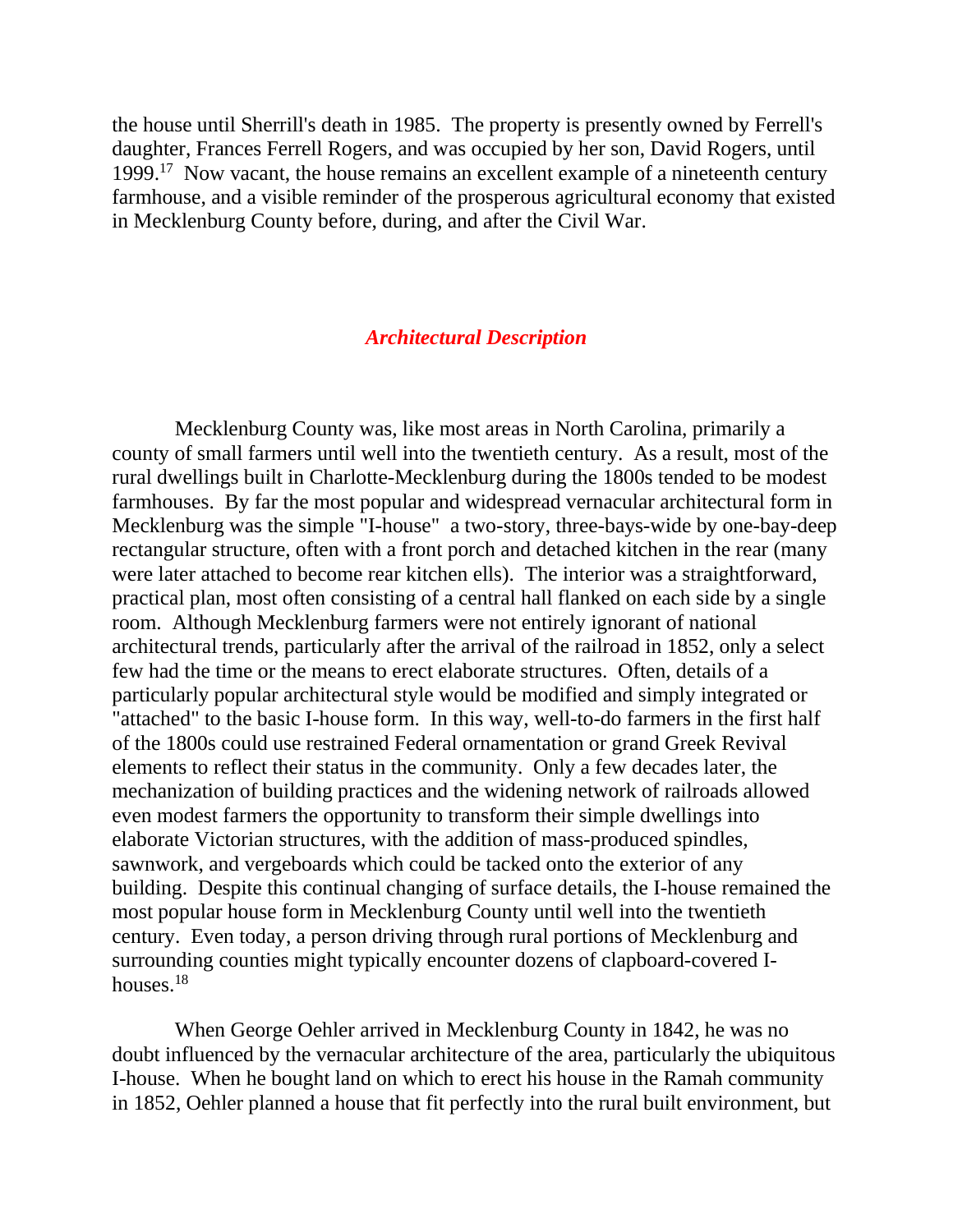which also reflected European architectural influences. The Erwin-Oehler House is undoubtedly an I-house form (a rectangular, two-story, one-pile structure) but several features make the house distinctive - a unique version of a rather common house type. Oehler's use of brick in place of the usual wooden clapboards reflects a European predilection for brick and stone structures according to Virginia and Lee McAlister, authors of *A Field Guide to American Houses*, although structures with masonry load bearing walls were the minority in America, they were most often constructed by European immigrants who wished to continue the tradition of their homelands, where wood was scarce and brick was considered a superior building material.19 The walls of the Erwin-Oehler House, several feet thick in places, are unusual features on a relatively small farmstead. Oehler's decision to build a basement kitchen instead of a detached kitchen also diverged from popular local building practices. Basements required more time and labor than a simple frame outbuilding, and though small root or storm cellars were common in Mecklenburg farmhouses, a large kitchen basement like the one beneath the Erwin-Oehler House, complete with brick floor and two large cooking fireplaces, was an unusually elaborate element in a simple farmhouse.

 The original portion of the Erwin-Oehler Houseis a two-story, side gable, rectangular brick structure done in common bond, three-bays-wide by one-bay deep with regular fenestration and two brick end chimneys. Several family stories debate the origin of the brick used for the house one story contends that the brick was shipped from England to Charleston and brought up to the homesite by a wagon train led by slaves; another contends that the bricks were made on site.<sup>20</sup> Although brick was commonly brought from Charleston to areas inland, and particularly to Charlotte, it was most often a type of brick called "pressed brick," made and shipped to Charleston from Philadelphia. North Carolina produced mainly common brick, both in commercial brickyards and small, on-site productions.21 The foundation is constructed of large slabs of granite, encasing a full kitchen basement beneath the house. Granite was also used for the sill of the houses windows, which contain wooden muntins and frames, many held together with wooden pegs and apparently original to the house. Oehler family history claims that, originally, two large porches flanked the front and back elevations of the house. The present porch is not original, and was most likely constructed in the 1940s by Sherrill Ferrell, who also constructed the wooden addition on the southeast side of the house, which contained a more modern kitchen, bathroom and family room.22 Another major addition was added earlier to the rear of the house, quite possibly as a kitchen ell to replace the original basement kitchen, which may have proven impractical for the household. The wooden ell is in a state of great disrepair and has fallen away from the original house.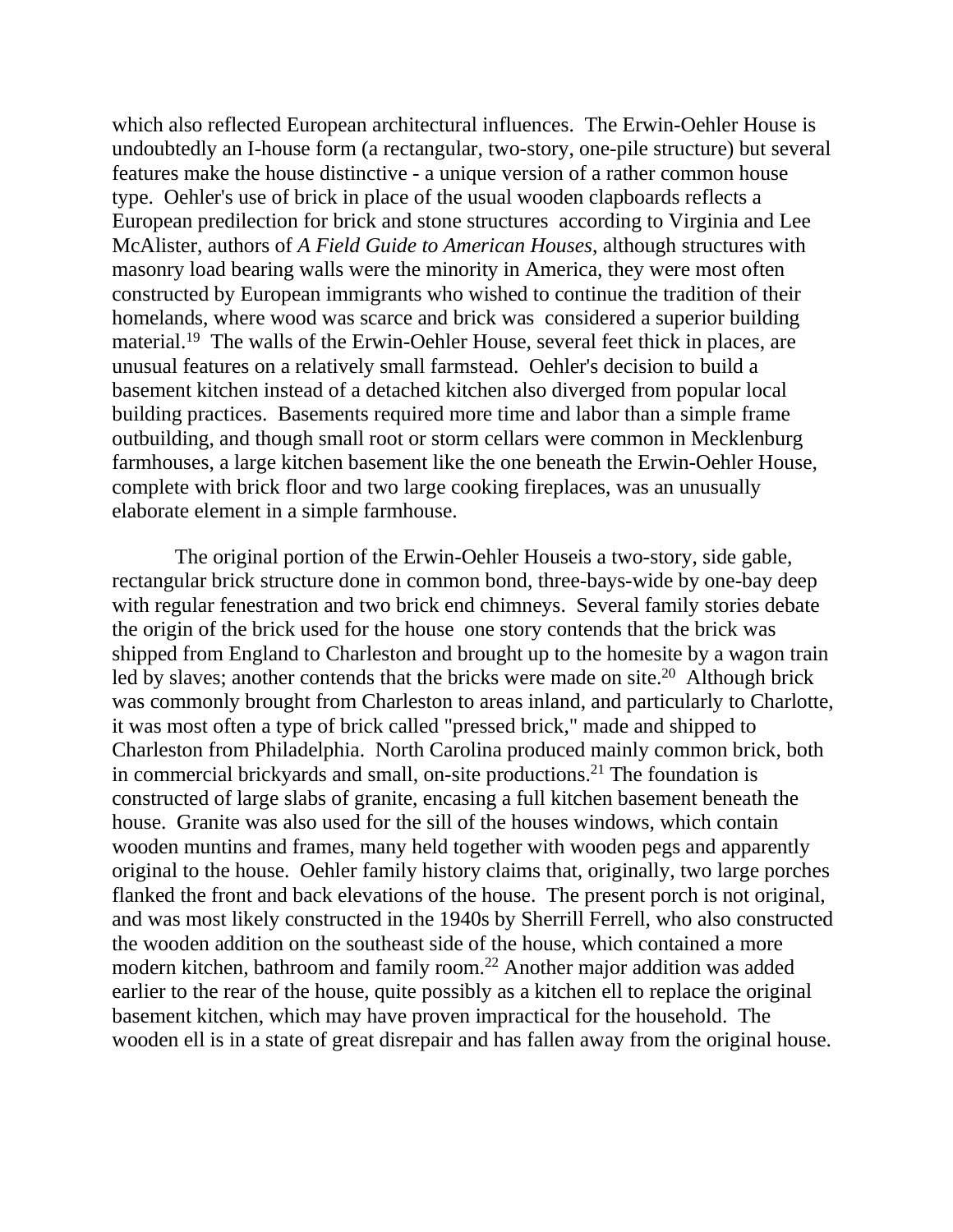Although the house itself has suffered from neglect and interior alterations, it remains an excellent and uncommon example of a nineteenth-century farmhouse. Moreover, the rural and agricultural context of the house have remained virtually intact. The house is currently surrounded by over 140 acres of undeveloped, undisturbed land. From the house, one can look out onto an uninterrupted view of fields and woodlands, and it is easy to imagine what life on this farm (and in rural Mecklenburg County in general) might have been like almost 150 years ago.

**Notes** 

<sup>1</sup> Auswanderungsakten, 1806-1888, Brackenheim (Wuerttemburg) Oberamt (microfilm): record of application for permission to emigrate. Marriage bond for George Martin Oehler and Elizabeth B. Thomasson, 5 January 1841, Mecklenburg County, NC.

<sup>2</sup> Ramah Presbyterian Church Records. George and Elizabeth's children were all baptized at the church.

<sup>3</sup> Thomas Hanchett, "The Growth of Charlotte: A History" (Charlotte-Mecklenburg Historic Landmarks Commission, 1985).

<sup>4</sup> Sherry J. Joines and Dr. Dan L. Morrill, "Historic Rural Resources in Mecklenburg County, North Carolina" (Charlotte-Mecklenburg Historic Landmarks Commission, 1997). An 1850 North Carolina agricultural analysis listed Mecklenburg County third in the state in cotton production, fourth in butter production, eleventh in corn production and twelfth in wheat production.

<sup>5</sup> Letter from Marilyn Brown to Emily Ramsey, dated 20 August 2000. These six Oehler families settled around the Mecklenburg/Cabarras County line and joined Presbyterian congregations in Ramah, Mallard Creek and Poplar Tent.

<sup>6</sup> Marriage Bond for George Martin Oehler and Elizabeth B. Thomasson, 5 January 1851, Mecklenburg County, NC. *Eighth Census of the United States: Population Schedule, Mecklenburg County (1860).*

<sup>7</sup> Interview with JoAnne Brown Miller, August 2000, hereafter cited as "Miller Interview." *Seventh Census of the Unites States; Population and Agricultural Schedules, Mecklenburg County (1860)*. Erwin, in addition to serving two terms in the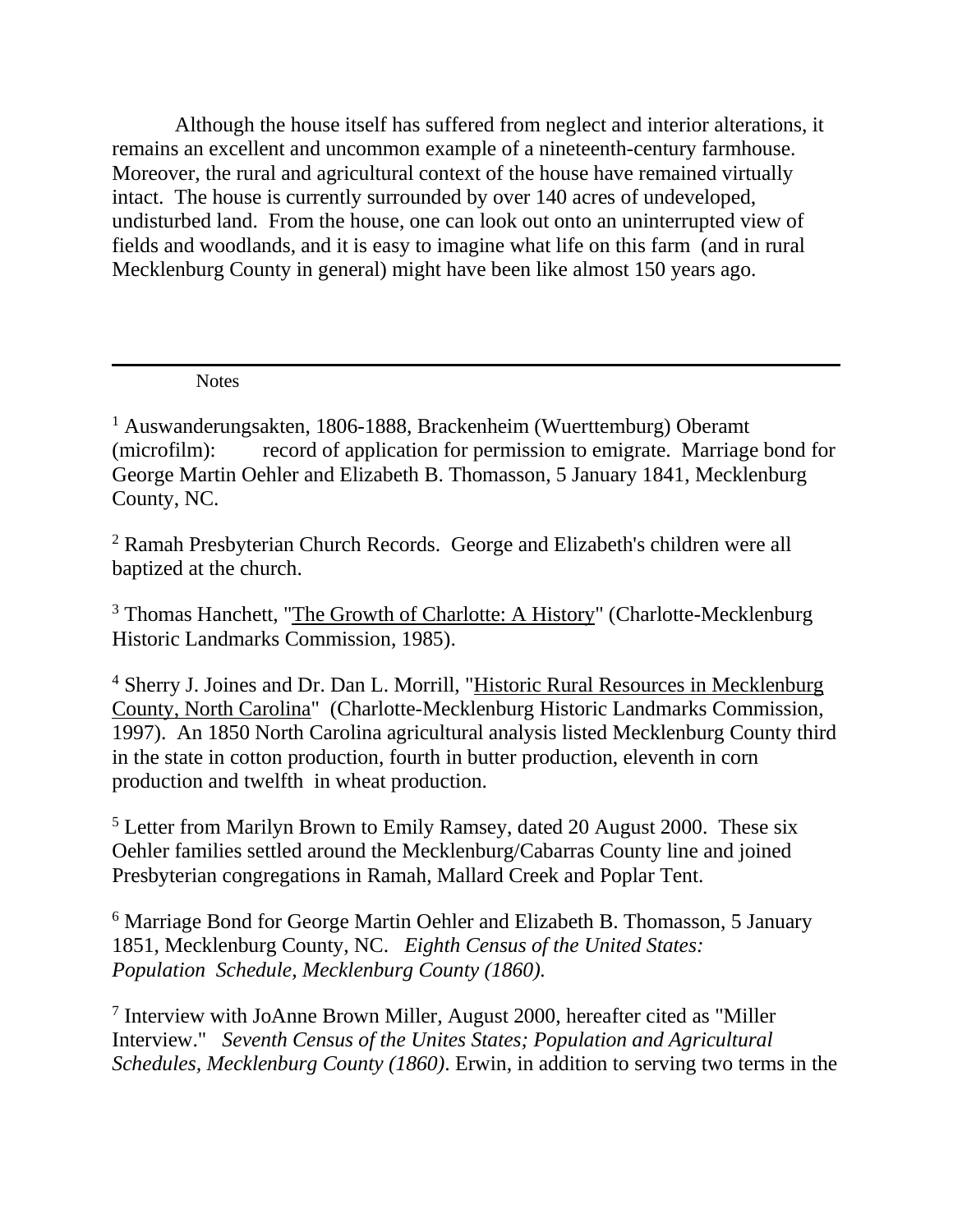North Carolina State Legislature, was also a Deputy Sheriff, a Justice of the Peace, and an Elder at Ramah Presbyterian Church.

<sup>8</sup> Joines and Morrill, www.cmhpf.org . The Survey contends that "inspection of the property suggests the house might date from the 1860s or 1870s."

<sup>9</sup> *Eighth Census of the United States: Agricultural Schedule, Mecklenburg County (1860).*

<sup>10</sup> *Eighth Census of the United States: Population Schedule, Mecklenburg County (1860).*

<sup>11</sup> Miller Interview. Letter to Dr. Robert D. Billinger from Marilyn Brown, dated August 17, 2000.

<sup>12</sup> Nell Bradford Jenkins. *They Would Call It Ramah Grove: A History of Ramah Presbyterian Church* (Charlotte-Mecklenburg Public Library Main Branch, Robinson Spangler Carolina Room, 1999), p.14.

<sup>13</sup> Ibid, p. 283-284. George Oehler (who died in 1871) and Elizabeth Oehler (who died in 1883), along with a number of their children and descendents, are buried in the Ramah Presbyterian Church cemetery.

<sup>14</sup> Will of George Oehler, Mecklenburg County, N.C., probated May 1873.

<sup>15</sup> Miller Interview.

<sup>16</sup> Mecklenburg County Deed Book #692 (Mecklenburg County Register of Deeds, Charlotte, N.C.), page 176. Mecklenburg County Deed Book #1140 (Mecklenburg County Register of Deeds, Charlotte, N.C.), page 245.

<sup>17</sup> Interview with Frances Rogers, September 2000, hereafter cited as "Rogers" Interview."

<sup>18</sup> Catherine W. Bisher, Charlotte V. Brown, Carl R. Lounsbury and Ernest H. Wood III, *Architects and Builders in North Carolina: A History of the Practice of Building* (The University of North Carolina Press, 1990) p.193. Joines and Morrill, www.cmhpf.org .

<sup>19</sup> Virginia and Lee McAlester, *A Field Guide to American Houses* (Alfred A. Knopf, Inc, 1984) p. 89-90.

<sup>20</sup> Miller Interview. Rogers Interview.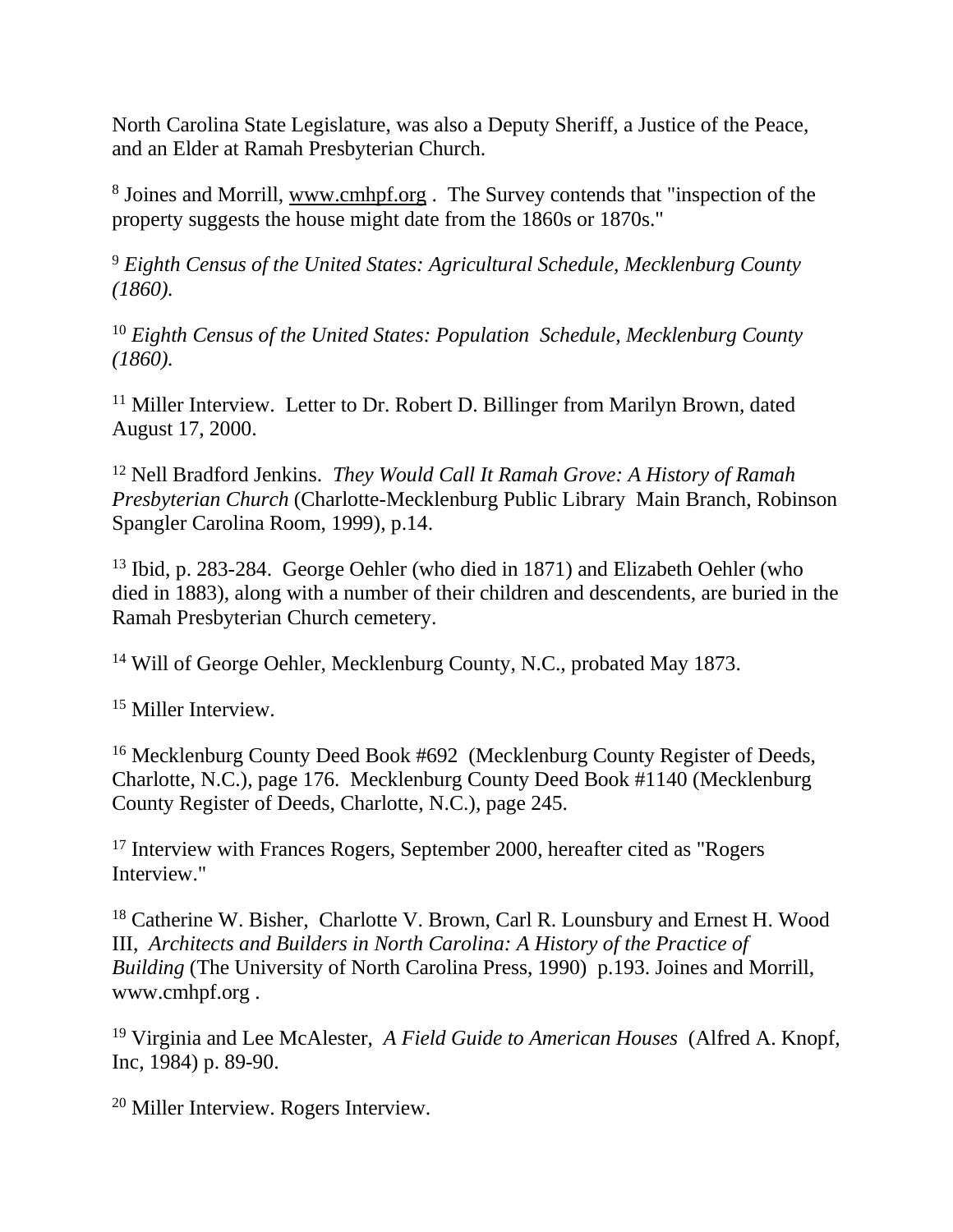<sup>21</sup> Bisher, et. al, p.235-236.

#### <sup>22</sup> Miller Interview.

**Special Note:** Subsequent to the preparation of this report, the Commission received an email on November 4, 2009, from Linda Long, a descendant of Caleb Erwin:

*I am writing concerning the George & Elizabeth Oehler House. I am a direct descendant of Caleb Erwin. I recently received a box of photos that was in my mother's attic. In is a photo from early 1900's of a house. On the back it says, "Great, great grandfather Erwin built is still standing. N.C." I'm attaching a copy of the front and back of the photo. According to what I've read there has been a debate over whether the Oehler house was built by Caleb or by Oehler's and that no evidence exists to support that Caleb built it but that he just sold the land to the Ohelers. My picture appears to be the same house and apparently it was believed at the time of the picture that the house was built by Caleb. I just thought someone might be interested in this information.*

This information proves that the house was built by Caleb Erwin, not George and Elizabeth Oehler. Hence, the name of the house should be changed to the Erwin-Oehler House.